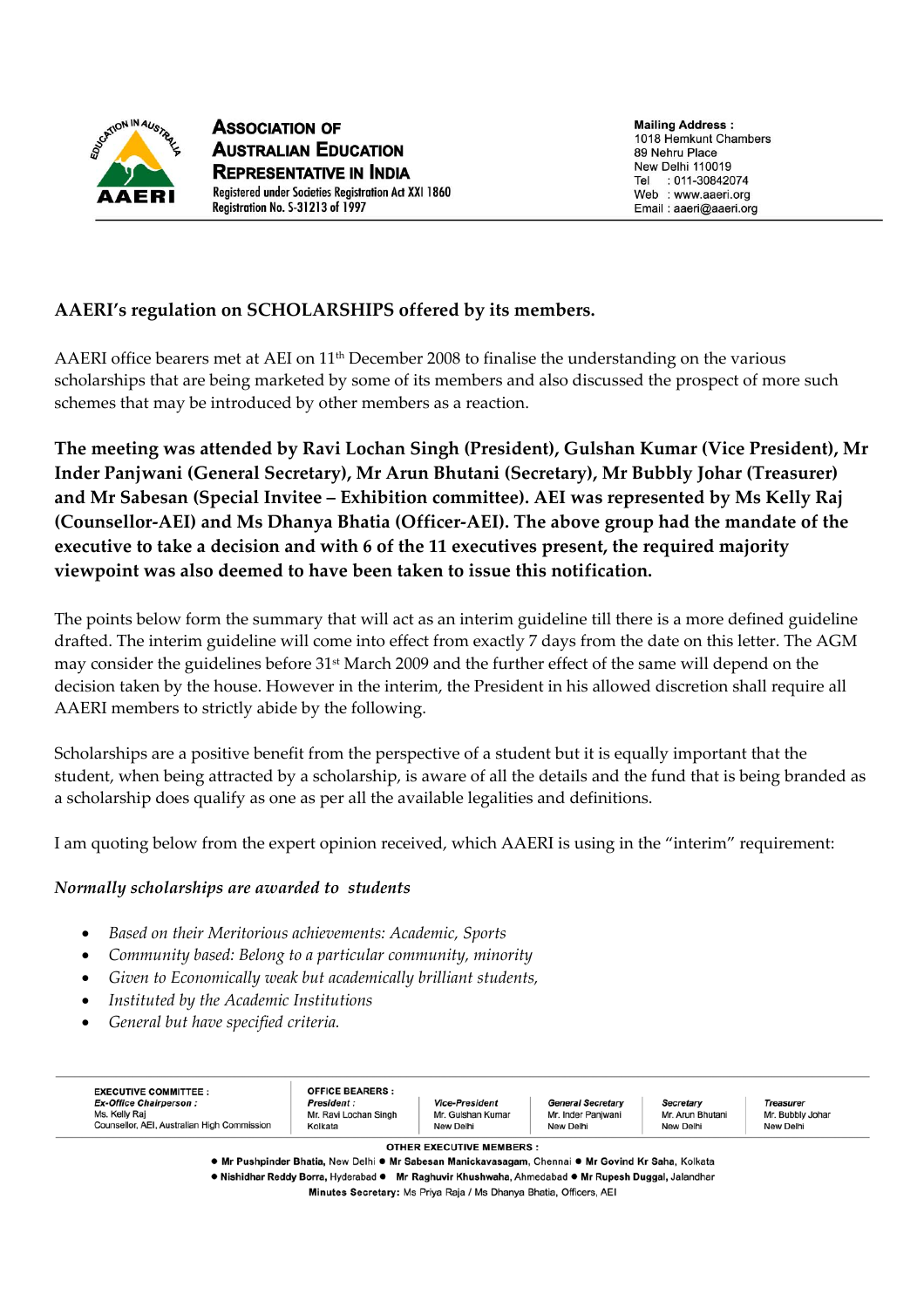

#### *The procedure to institute a scholarship by an individual or a company is:*

- *To create an endowment by a trust or a company (A non-profit making, philanthropic trust is formed, with their aims and objectives clearly laid out in the trust formation deed listing out all its Aims & Objectives. Necessary registration with the State Government authorities for Trust Deed Registration, Income tax authorities for allowing the donors eligible for income tax exemption. The number of scholarships, quantum of each scholarship, eligibility criteria, mode of disbursement, and source of funding should be clearly mentioned in the Trust Deed. Endowment should be for such scholarships with the banks as per the Trust Deed. For example, if a 1 core scholarship is announced per annum, the endowment should be at least 10 Core keeping in mind the deposits can fetch at least 10% income per annum)*
- *The interest earned by the endowment will be disbursed as scholarships (Necessary account books should be maintained, documentary evidence regarding disbursement of scholarships and the list of beneficiaries, mode of disbursement, permission for remittances abroad like RBI clearances if any should also be maintained)*
- *Never a revenue expenditure, which goes to P& L account. This is not an expenditure which will go in to the Profit and Loss account of an enterprise. Scholarships are not awarded either for tax planning or tax evasion purposes. They should be genuine in nature, transparent to the beneficiaries and with no strings attached.*
- *The scholarship amount has to find its source in a set aside fund and cannot be from projected profit in future. It is from the declared profit of the previous year that finds its way into a trust or similar arrangement.*

## *The basic requirements of a scholarship should be transparent and listed for information to the public such as:*

- *Name of the scholarship (if any), for example:* 
	- o *ABC scholarship for Post Graduates in alternate energy sources*
	- o *MNO scholarship for Graduates in alternate for petrol*
	- o *XYZ scholarship for Diploma in Hairdressing*
- *The number of beneficiaries per annum will have to be notified while making such announcements.*
- *The quantum of each scholarship will have to be mentioned.*
- *The age limit of the beneficiary needs to be specified.*
- *The community which is eligible (in the case of SC/ST, minority, specific community….) needs to be defined (if any).*
- *The criteria, such as consistent academic record, has to be maintained during the earlier studies (uninterrupted studies without any backlogs) on which the scholarship will be awarded and will also be spelt out unambiguously.*
- *The last date for applying to avail such scholarships should be clearly defined and the indication of when and how the result will be announced (to allow those who have been awarded and those who have not been to be able to secure the scholarship) must be known and clearly articulated and available to any interested party. This will*

| <b>EXECUTIVE COMMITTEE:</b><br><b>Ex-Office Chairperson:</b><br>Ms. Kelly Raj<br>Counsellor, AEI, Australian High Commission | <b>OFFICE BEARERS:</b><br><b>President:</b><br>Mr. Ravi Lochan Singh<br>Kolkata                     | <b>Vice-President</b><br>Mr. Gulshan Kumar<br>New Delhi | <b>General Secretary</b><br>Mr. Inder Panjwani<br>New Delhi | Secretary<br>Mr. Arun Bhutani<br>New Delhi | <b>Treasurer</b><br>Mr. Bubbly Johar<br>New Delhi |
|------------------------------------------------------------------------------------------------------------------------------|-----------------------------------------------------------------------------------------------------|---------------------------------------------------------|-------------------------------------------------------------|--------------------------------------------|---------------------------------------------------|
|                                                                                                                              | • Mr Pushpinder Bhatia, New Delhi • Mr Sabesan Manickavasagam, Chennai • Mr Govind Kr Saha, Kolkata | <b>OTHER EXECUTIVE MEMBERS:</b>                         |                                                             |                                            |                                                   |

· Nishidhar Reddy Borra, Hyderabad · Mr Raghuvir Khushwaha, Ahmedabad · Mr Rupesh Duggal, Jalandhar

Minutes Secretary: Ms Priya Raja / Ms Dhanya Bhatia, Officers, AEI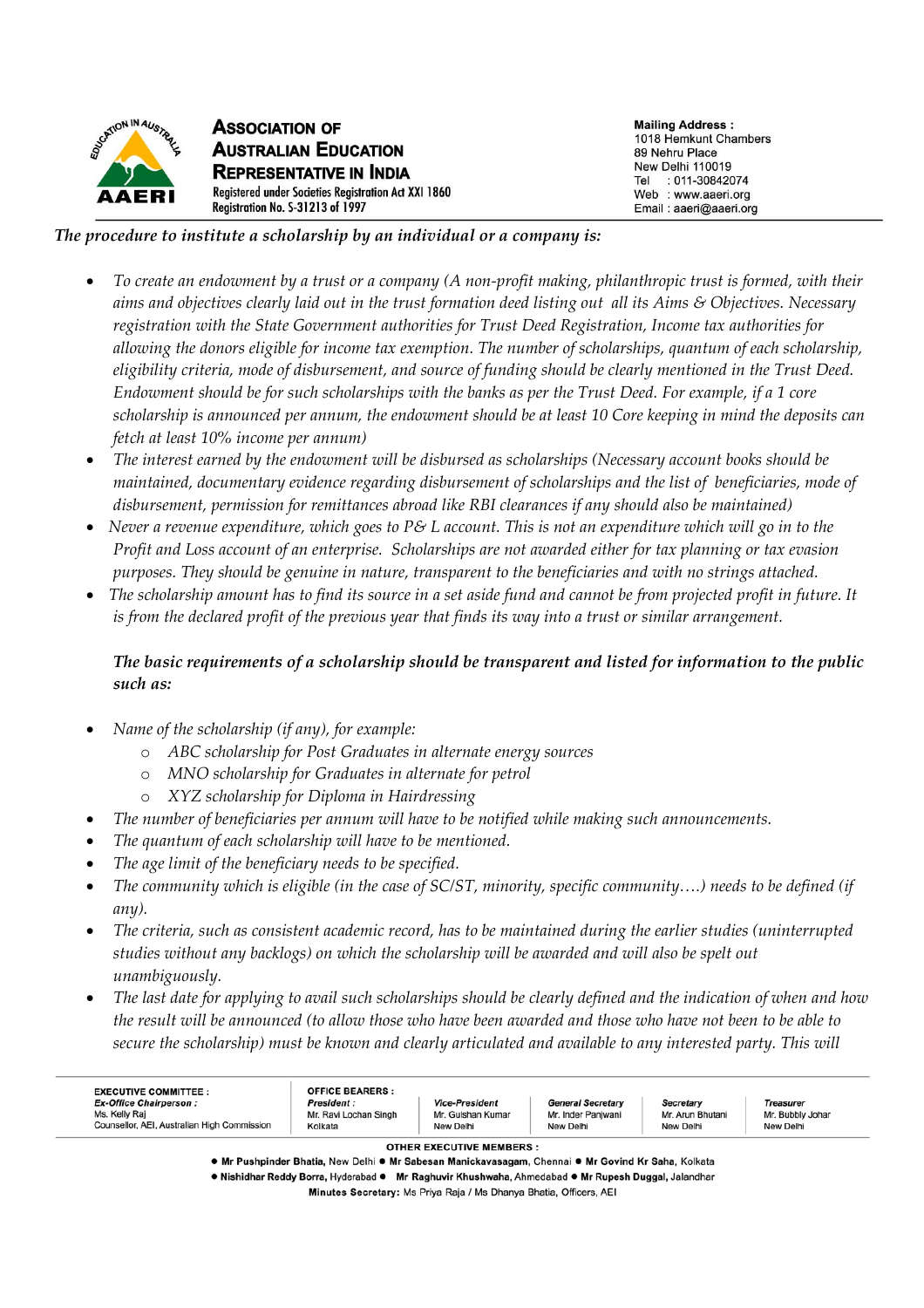

*allow those who have not secured the scholarship to get an idea of the parameters that excluded them and if they desire they may take any legal assistance in conformity with the regulations in India allowing "fair-play".* 

- *Consistent performance of the students should also be stressed. (i.e.: after getting the scholarship, failing in some subjects, not maintaining the attendance...makes them ineligible) and the Second installment if any will not be disbursed.*
- *The Panel of Judges should be from the general public who will not favour / related to any individual as he/she likes*
- *The eligibility of the candidates should be defined and any exclusions clearly articulated (like children of judges, management of the company are not eligible, etc).*
- *When & where the results of the scholarships will be announced must be clearly articulated and available.*

### *The other necessary / essential permissions:*

- *Permission from the Foreign Exchange Department (RBI) to pay the student's Tuition Fees and compliance with the Money Laundering Act.*
- *Whether there is any trust which has been formed with the above mentioned requirements as their aims & objectives*
- *Whether they have tax exemptions from the income tax department such as 80 L*
- *Whether such trusts have enough financial ability to offer such scholarships.*
- • *Where donations are received by the trust from individuals, corporations, corporate companies, partnership firms under 80 L of the income tax act, not more than 30% of the declared profit be given as donation.*
- *If the scholarship is a Revenue expenditure (otherwise this can also be viewed as tax evasion).*
- *Without transparency scholarships can be construed as luring students from other competitors which can attract MRTP Act.*

AAERI with the help of the above definition will consider all scholarship schemes initiated by its members as genuine in the interest of the student, provided the scholarships have met the above criteria. If there are any criteria that do not apply to them for any reason, the reason should be specified in transparent terms when AAERI seeks that information.

After a week from this "interim" notification, issued by me as President of AAERI and with consent of the executive of AAERI and after keeping AEI informed of this decision, require that any AAERI member who advertises a scholarship scheme may be required to furnish evidence within 7(seven) days to prove the genuineness of the scholarship.

In the interest of AAERI, the students and the industry, any attempt to guise marketing discounts as scholarships will not be tolerated.

| <b>Ex-Office Chairperson:</b><br>Ms. Kelly Raj<br>Counsellor, AEI, Australian High Commission | <b>President:</b><br>Mr. Ravi Lochan Singh<br>Kolkata                                               | <b>Vice-President</b><br>Mr. Gulshan Kumar<br>New Delhi            | <b>General Secretary</b><br>Mr. Inder Panjwani<br>New Delhi | <b>Secretary</b><br>Mr. Arun Bhutani<br>New Delhi | <b>Treasurer</b><br>Mr. Bubbly Johar<br>New Delhi |
|-----------------------------------------------------------------------------------------------|-----------------------------------------------------------------------------------------------------|--------------------------------------------------------------------|-------------------------------------------------------------|---------------------------------------------------|---------------------------------------------------|
|                                                                                               | • Mr Pushpinder Bhatia, New Delhi • Mr Sabesan Manickavasagam, Chennai • Mr Govind Kr Saha, Kolkata | <b>OTHER EXECUTIVE MEMBERS:</b>                                    |                                                             |                                                   |                                                   |
|                                                                                               | • Nishidhar Reddy Borra, Hyderabad • Mr Raghuvir Khushwaha, Ahmedabad • Mr Rupesh Duggal, Jalandhar |                                                                    |                                                             |                                                   |                                                   |
|                                                                                               |                                                                                                     | Minutes Secretary: Ms Priya Raja / Ms Dhanya Bhatia, Officers, AEI |                                                             |                                                   |                                                   |